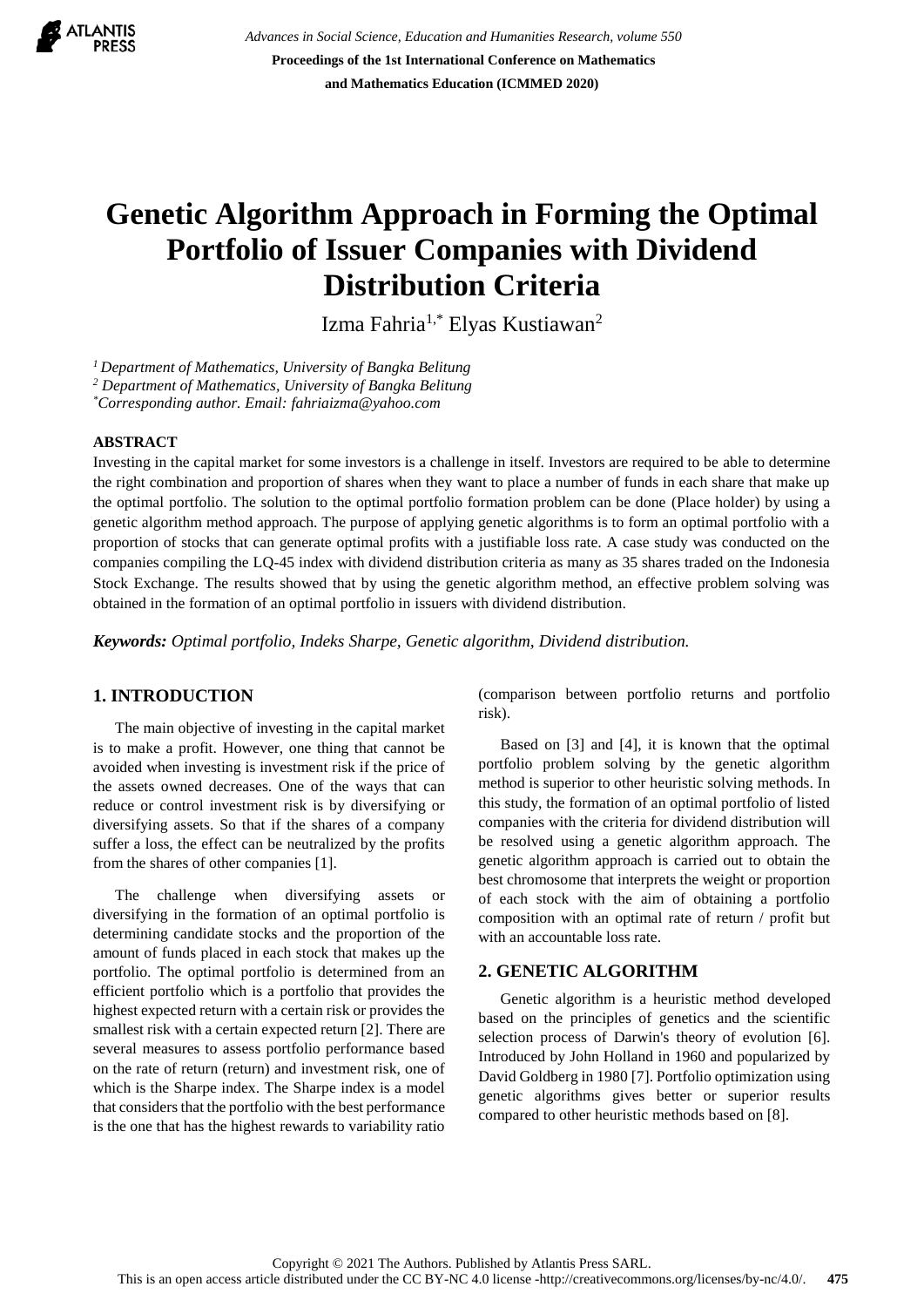Following a natural process, a genetic algorithm begins by forming a population which is a number of individuals called chromosomes with the unique characteristics of an individual. So that in genetic algorithms, the chromosomes represent the optimized variable values. Each chromosome consists of a number of genes, the number of variables is involved in the optimization process. The genes in a chromosome can be of the type binary number (any number of 0 or 1) and real numbers (decimal numbers).

Furthermore, the fitness function is formed which is used to assess the quality of chromosomes in the population based on the objective function or optimization objective function. In general, the greater the value of the fitness function, the more likely it is to be retained into the next population. The fitness function can contain a penalty which is a constraint on optimization. Furthermore, based on Darwin's theory of evolution, the population in genetic algorithms undergoes an evolutionary process, including mutations (changes in genes in chromosomes), selection (selection of individuals with the highest fitness value), which is then cross-over which is the process of forming new individuals from results of parent crosses). The evolution process will form new individuals who represent the optimum solution candidates. Because the selection is done randomly, there is a possibility that the highest fitness value will not always be selected. Even if selected, it could be that the individual with the highest fitness value will be damaged (fitness value decreases) due to the crossing process (cross over). Thus, so that the individual with the highest fitness value is not lost during evolution, it is necessary to make one or more copies known as the elitism procedure. Furthermore, in [9] the evolution process can be stopped if it has met a certain number of generations or if there is no change in the highest fitness value after several generations.

#### **3. Experimental Procedures**

#### *3.1. Materials*

LQ-45 index is a reference index consisting of 45 of the most liquid stocks traded on the Indonesia Stock Exchange. Shares listed in the LQ-45 index for the period August 2020 to January 2021 will be formed by using dividend distribution criteria of companies. There are 35 companies compiling the LQ-45 Index that have criteria with the distribution of stock dividends.

## *3.2. Methods*

#### *3.2.1. Sharpe Index Model*

In this study, the optimal portfolio calculation will be done first using Sharpe Index. The Sharpe index model, one of the most widely used models for portfolio optimization, was introduced by William Sharpe in 1963 and it's a simplication of the Markowitz mean variance calculation. First, the stock return will be calculated;

$$
r_t = \frac{P_t - P_{t-1}}{P_{t-1}}
$$
 (1)

Expected return of a portfolio which is the weighted average of the rates of return of each share in the portfolio, i.e

$$
P_r = \sum_{i=1}^{N} w_i r_t \tag{2}
$$

The weights of each asset that make up a portfolio of *M* assets must has this form:

$$
\sum_{i=1}^{M} w_i = 1 \quad , w_i \ge 1, 2, 3, \dots . M \tag{3}
$$

Variance of return of portfolio stated the risk of a portfolio which can be expressed as;

$$
\sigma_p = \sum_{i=1}^{N} \sum_{j=1}^{M} w_i w_j \sigma_{ij} \tag{4}
$$

with  $\sigma_{ii}$  covariance of the *i*-th asset with the *j*-th asset.

Sharpe index model assumes that the portfolio that has the best performance is the one that has the highest rewards to variability ratio (comparison between portfolio returns and portfolio risk). Sharpe index can be calculated using the formula:

$$
Sharpe = \frac{P_r}{\sigma_p} \tag{5}
$$

#### *3.2.2. Genetic Algorithm Method*

The steps in selecting the optimal portfolio compiler stocks using the genetic algorithm approach are as follows: 1) Performing the initial initiation by forming a population consisting of a number of chromosomes, where each chromosome consists of stocks which are candidates for the optimum portfolio compiler. The chromosome length tells you the number of stocks that make up the portfolio. Each of these genes contains the weight / proportion of each share. The initialization process is carried out randomly. 2) Establish a fitness function to obtain a portfolio with the least risk. First, by calculating the Sharpe index value in equation (5).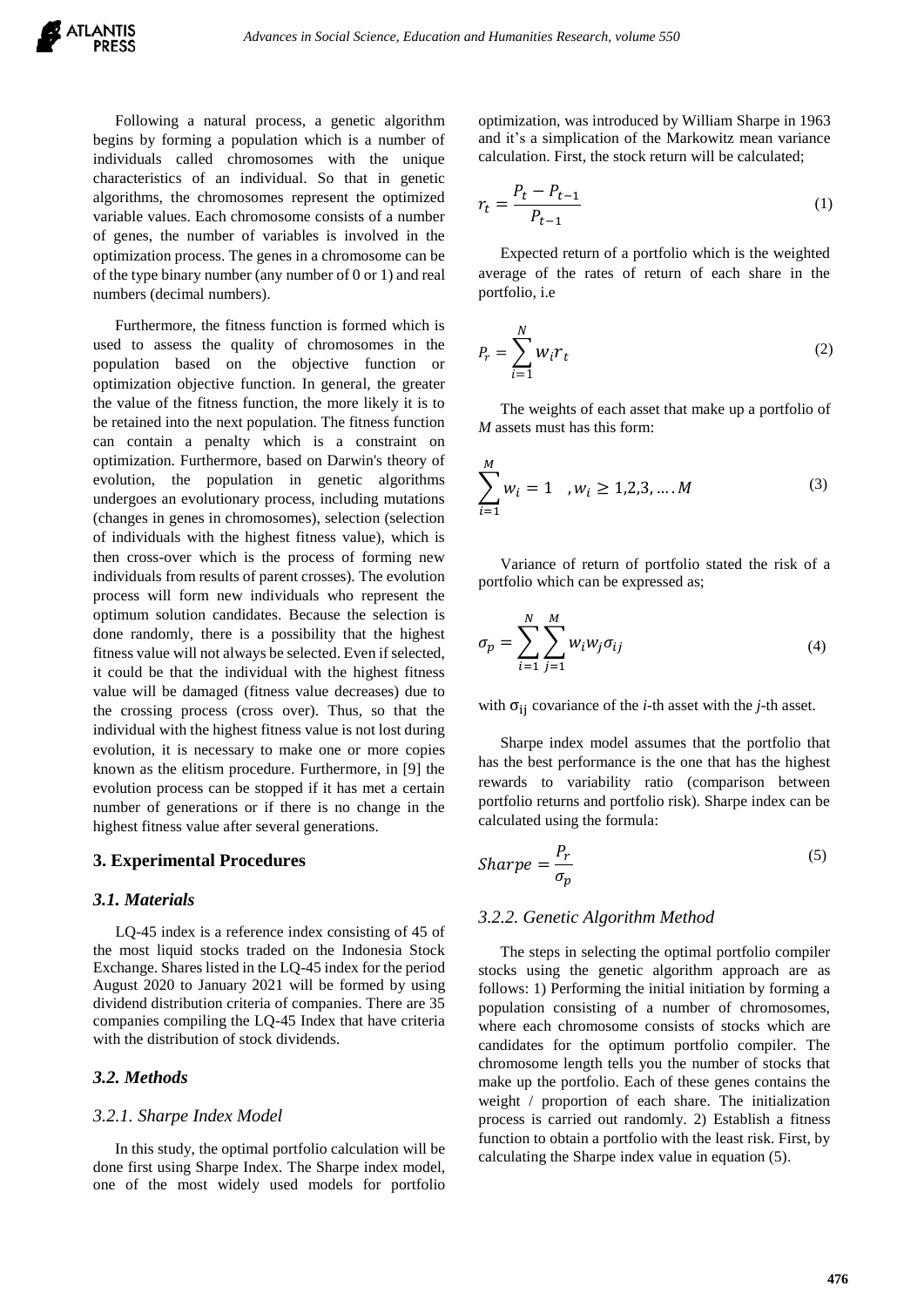

$$
fitness = -Share
$$
  
+ 100 
$$
\left( \sum_{i=1}^{N} w_i - 1 \right)^2
$$
  
+ 
$$
\sum_{i=1}^{N} (max(0, w_i - 1))^2
$$
  
+ 
$$
\sum_{i=1}^{N} (max(0, -w_i))^2 \right)
$$

*Penalty function is*

$$
\left[ \left( \sum_{i=1}^{N} w_i - 1 \right)^2 + \sum_{i=1}^{N} \left( \max(0, w_i - 1) \right)^2 + \sum_{i=1}^{N} \left( \max(0, -w_i) \right)^2 \right]
$$

Penalty function added in order to ensure that the constraints in equation (3) are met. The constraint in equation (3) states that the share weight must be positive and short selling is not allowed. As a result, a portfolio with a global minimum variance (global minimum variance portfolio) will be obtained, that is, the portfolio with the smallest risk. The higher the value of the penalty function, the higher the global minimum variance portfolio. In order to achieve the global minimum, the penalty function is multiplied by 100 to increase the optimization process. Since the goal of the optimization is to maximize the Sharpe index value, but the penalty function works only for minimizing functions, the Sharpe index is multiplied by -1. 3) Evaluate the fitness value of each chromosomes. The chromosome with the highest fitness value illustrates that the stocks making up the portfolio have met all constraints with less risk. 4) Changing chromosomes with mutation and cross over operators. Chromosome crossing operators are carried out using the roulette wheel method, which is by providing a greater chance of selecting the chromosomes that have a higher fitness value. 5) Perform elitism to keep individuals with the highest fitness value maintained or not lost during the evolutionary process. 6) Carry out steps 4 and 5 continuously until a stable solution is obtained, where the fitness value has not changed over several generations. The best portfolio is expressed by the portfolio with the highest fitness value.

## **4. RESULTS AND DISCUSSION**

Below is a list of shares of listed companies with dividend distribution criteria that compile the LQ-45 index list. Among 35 stocks with dividend distribution criteria, 21 stocks have a positive mean return value and are included as candidates for the optimal portfolio composing assets.

**Table 1.** List of index LQ-45 stocks on August 2020 – January 2021

| Stock       | Mean Return | Standard  |
|-------------|-------------|-----------|
| Code        |             | Deviation |
| <b>ADRO</b> | 0.10%       | 2.72%     |
| <b>ANTM</b> | 0.73%       | 4.39%     |
| ASII        | 0.18%       | 2.33%     |
| <b>BBNI</b> | 0.15%       | 2.49%     |
| <b>BBRI</b> | 0.19%       | 2.45%     |
| <b>BBTN</b> | 0.24%       | 3.27%     |
| <b>BMRI</b> | 0.09%       | 2.50%     |
| <b>BTPS</b> | 0.20%       | 2.82%     |
| <b>CTRA</b> | 0.52%       | 2.87%     |
| <b>ICBP</b> | 0.09%       | 1.64%     |
| <b>INDF</b> | 0.16%       | 2.07%     |
| <b>INKP</b> | 0.34%       | 3.65%     |
| <b>INTP</b> | 0.06%       | 2.58%     |
| <b>ITMG</b> | 0.11%       | 2.22%     |
| <b>MIKA</b> | 0.20%       | 1.81%     |
| <b>PTPP</b> | 0.04%       | 2.40%     |
| <b>SMGR</b> | 0.09%       | 2.28%     |
| <b>SRIL</b> | 0.16%       | 2.67%     |
| <b>TBIG</b> | 0.33%       | 2.11%     |
| <b>UNTR</b> | $0.11\%$    | 2.49%     |
| WIKA        | 0.16%       | 2.93%     |

### *4.1. Portfolio Optimization*

Each optimal portfolio building / compiler asset using the Sharpe Index method will be obtained using the Portfolio analytics Package found in the R Studio software. Meanwhile, the genetic algorithm method was carried out with the help of Pustaka GA version 3.6.1 in R Studio statistical software which was done using macOS Mojave Version 10.14.3 with a 1.6 GHz Intel Core i5 processor. The results of portfolio optimization with the genetic algorithm method produce the highest fitness value -3.532575 with the number of generations 702, population size 50, crossover probability 0.8, mutation probability 0.1 and elitism 2.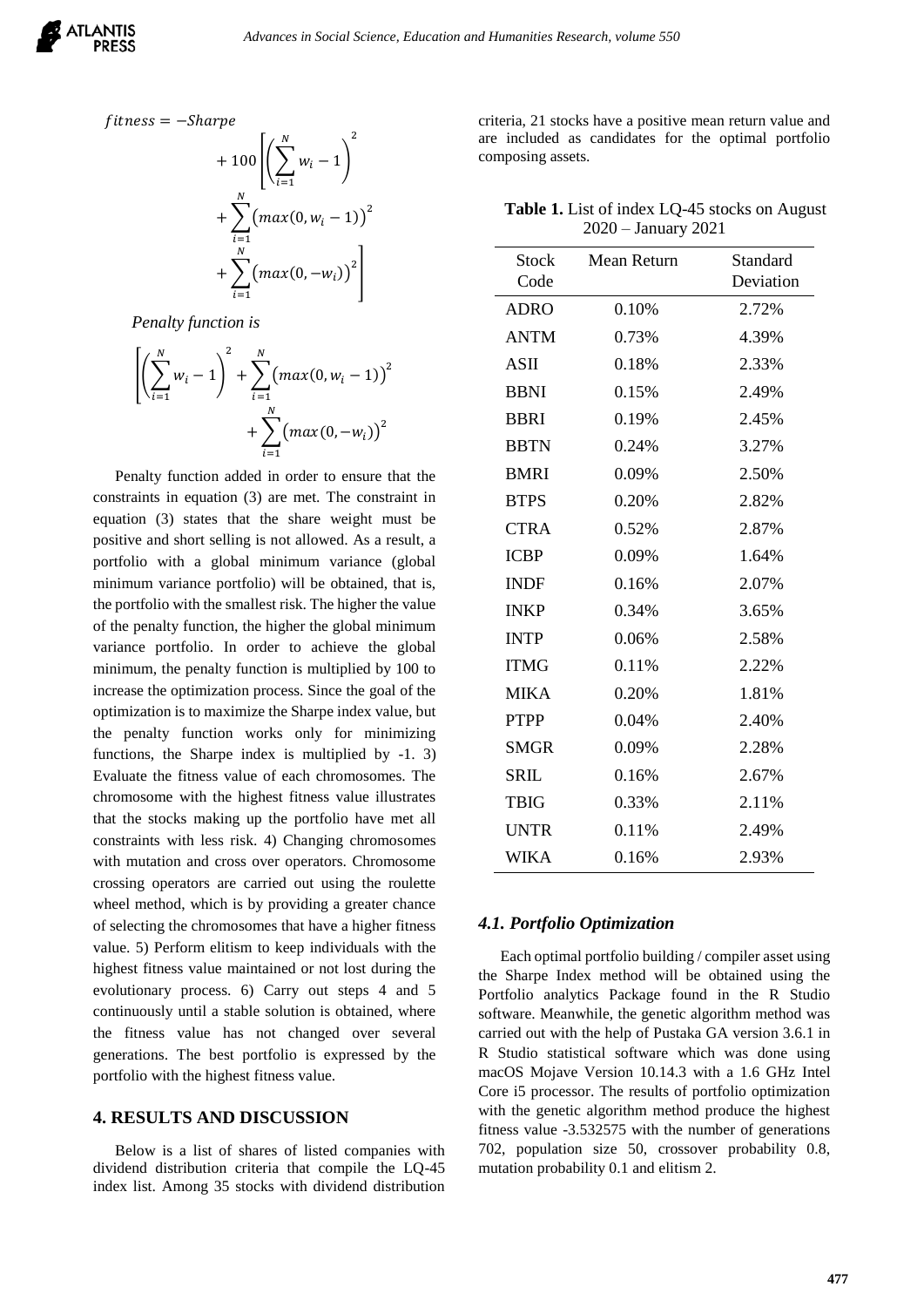

Figure 1. Optimal portfolio with the genetic algorithm approach

Figure 1 shows the population formed by a genetic algorithm with the average value and the highest fitness value from the initial (1st) generation to the 700th generation. It is clear that around the 200th generation, solutions have been found that tend to be stable, where the fitness value does not change in the next generation.



**Figure 2**. Optimal portfolio weight using genetic algorithm approach.

Figure 2 shows the composition of the optimal portfolio of genetic algorithms with the biggest weights, namely BTPS 9% and the smallest BBTN and CTRA each by 1%.

**Table 2.** Optimal portfolio weight composition

| <b>Stock Code</b> | Optimal portfolio weight |              |
|-------------------|--------------------------|--------------|
|                   | Genetic Algorithms       | Sharpe Index |
| ADRO              | 7.37%                    | 9.05%        |
|                   |                          |              |

| <b>ANTM</b> | 6.99%  | 8.45% |
|-------------|--------|-------|
| <b>ASII</b> | 9.45%  | 3.05% |
| <b>BBNI</b> | 6.74%  | 9.27% |
| <b>BBRI</b> | 4.08%  | 4.96% |
| <b>BBTN</b> | 1.73%  | 6.20% |
| <b>BMRI</b> | 5.68%  | 1.04% |
| <b>BTPS</b> | 10.97% | 2.66% |
| <b>CTRA</b> | 1.07%  | 6.09% |
| <b>ICBP</b> | 3.58%  | 2.47% |
| <b>INDF</b> | 3.58%  | 3.13% |
| <b>INKP</b> | 5.34%  | 0.05% |
| <b>INTP</b> | 5.30%  | 8.03% |
| <b>ITMG</b> | 2.60%  | 3.42% |
| <b>MIKA</b> | 9.59%  | 3.38% |
| <b>PTPP</b> | 6.99%  | 6.21% |
| <b>SMGR</b> | 7.92%  | 0.50% |
| <b>SRIL</b> | 6.02%  | 6.12% |
| <b>TBIG</b> | 7.09%  | 2.85% |
| <b>UNTR</b> | 4.16%  | 6.90% |
| WIKA        | 2.92%  | 6.18% |

Table 2 shows the weight of shares in the formation of optimal portfolios with the genetic algorithm approach and the Sharpe index based on stocks listed on the LQ-45 index in table 1. From table 2 it can be seen that the portfolio formed using the genetic algorithm has met the constraints required in Table 2. equation (3) which results in the sum of all portfolio stock weights equal to 1. Based on the stock weights generated from the genetic algorithm method, that the largest proportion of the allocation of funds is consecutively placed on BTPS shares 10.97%, MIKA 9.59 % and ASII 9.45%. The smallest share weight was placed in CTRA shares, namely 1.07% and BBTN 1.73%. Sharpe index respectively allocates the largest share weight of 9.27% and 9.05%, respectively for BBNI and ADRO stocks and the smallest on INKP stocks 0.05% and SMGR 0.50%. It can be seen that using the genetic algorithm approach when Compared with the Sharpe index, the proportions or stock weights that make up the optimal portfolio are adjusted to the amount of return (mean return) of shares with the amount of stock risk (standard deviation) found in table 1.In addition, the proportions or weights of the assets that make up the optimal portfolio with the genetic algorithm approach, it can be said to be more stable because it is at the lowest weight interval of 1% to the highest of 10.97%. This means that when an optimal portfolio is formed by allocating funds based on the weights obtained using a genetic algorithm model, the